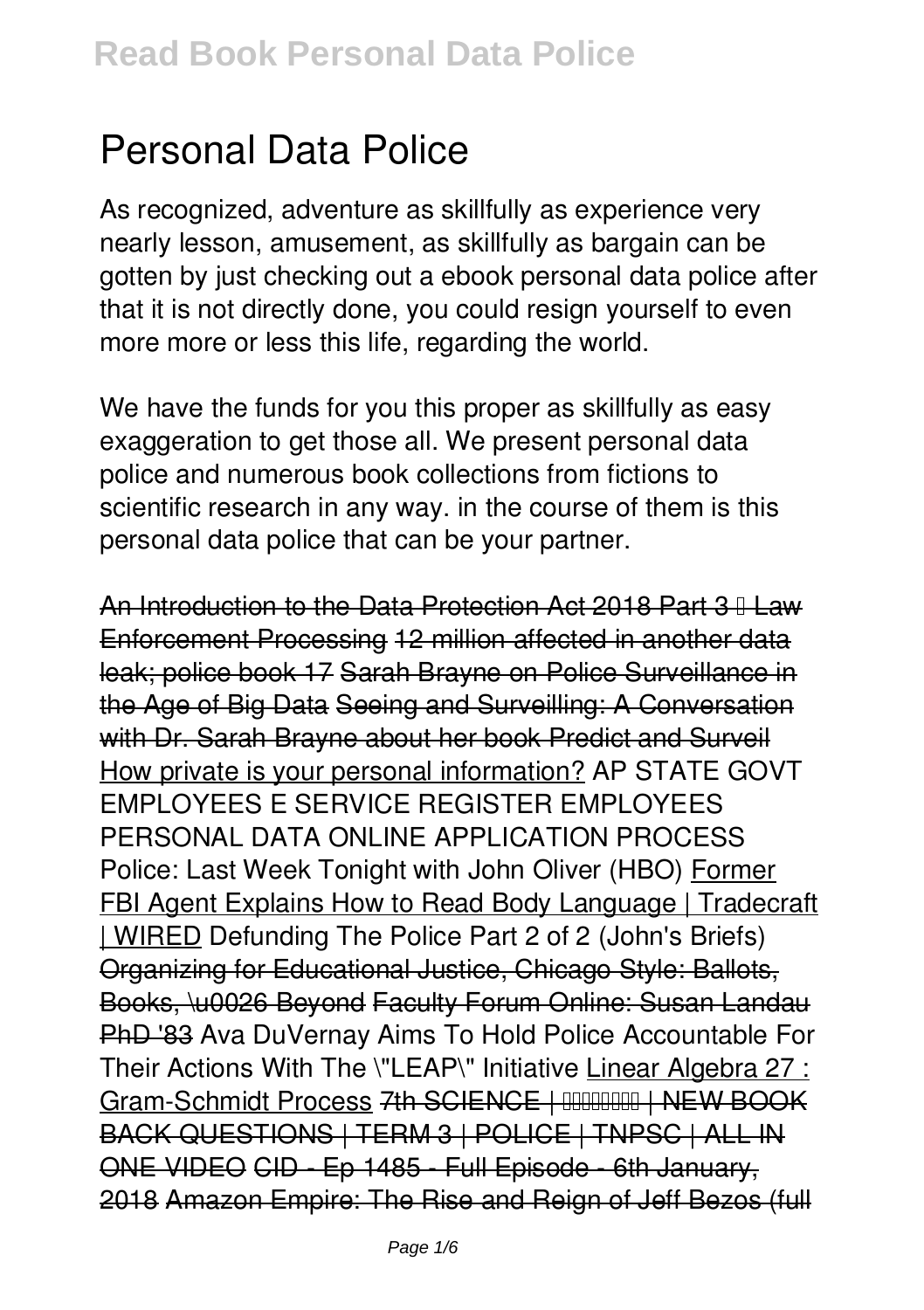#### film) | FRONTLINE **Deaths in Police Custody Data Collection and Reporting**

Facebook SECRET Police Portal: They're Coming for YOU | Lawyer Opinion of Ian Corzine**1:00 PM Computer By Ajay Jaspal Sir(Class-2)/Haryana Police SI/Constable 2020 10 30 Data@Breakfast: Dr Brett van Niekerk, Cybercrime and cybersecurity in SA...** *Personal Data Police* Requests for disclosure of personal data from the Police and other agencies Competent authorities such as the Police, Government departments including HMRC and other Local Authorities or Public...

*Requests for disclosure of personal data from the Police ...* Personal data Personal data is any information which could be used on its own or combined with other information from within the police service or public domain to identify a living person. Examples include: a personlls name, address, phone number, email address, IP address, photograph or video recording.

#### *Data protection - College of Policing*

Data Protection legislation allows organisations to share personal information if it is needed to prevent or detect a crime, or to catch and prosecute a suspect. Organisations are most likely to receive requests like this from the police, but they may also be from other organisations that have a crime prevention or law enforcement function - for example, the Department for Work and Pensions Benefit Fraud Section.

*Get access to your personal data held by the criminal ...* Steve Wood reminds public and private organisations that new data protection legislation does not stop them from disclosing personal data to assist police forces or other law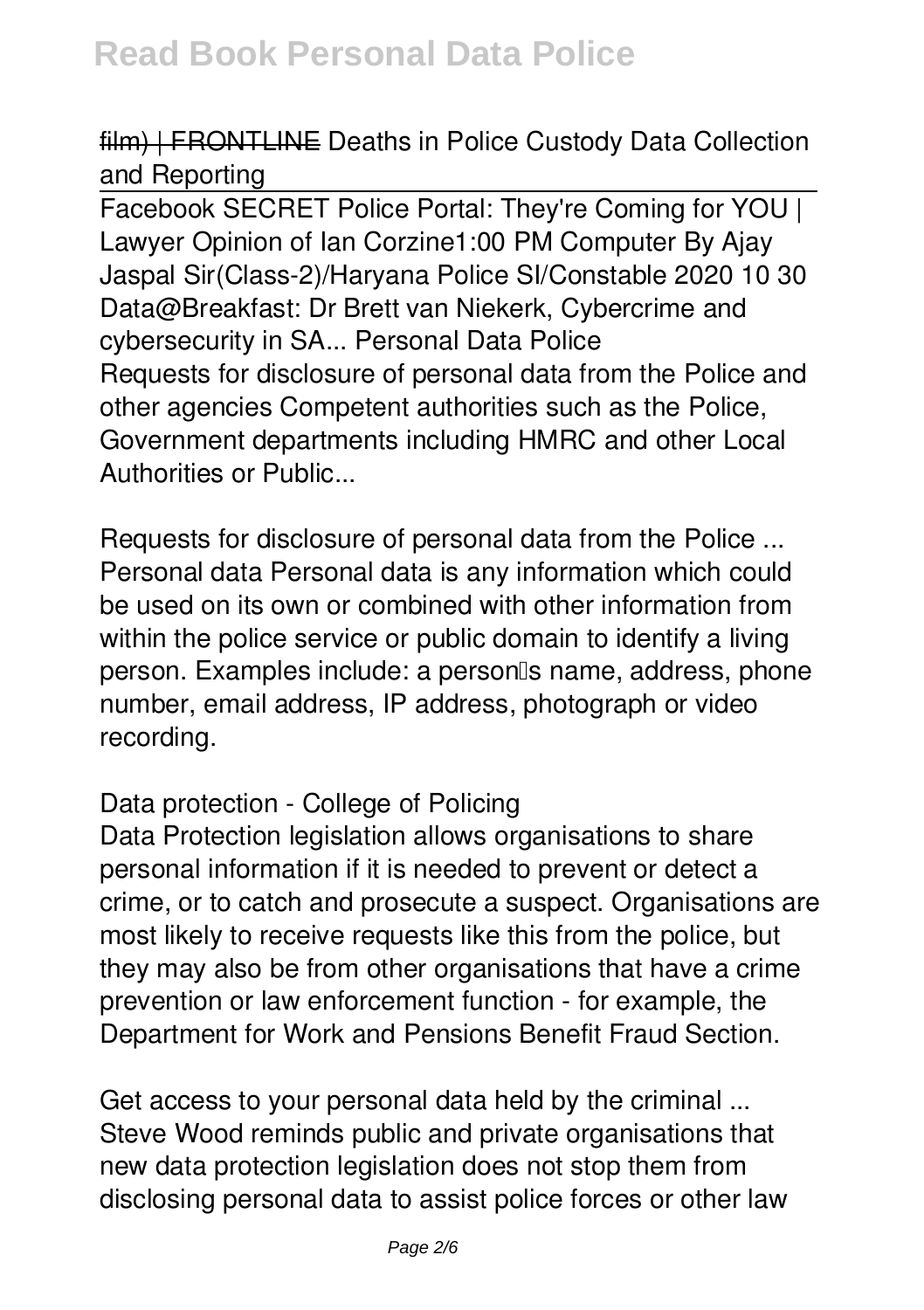enforcement authorities. It is nearly eleven months since the UKIs new data protection legislation came into effect, giving organisations more responsibilities and giving citizens strengthened rights.

*Blog: Data Protection law does not prevent information ...* Article 15 of the General Data Protection Regulation (GDPR) grants you the right to access your personal data held by the Office of the Police and Crime Commissioner for Warwickshire (OPCC),...

*Personal Data - Office of the Police and Crime ...* The police and other agencies can request access to personal information held by local authorities for specified purposes. These types of request include Schedule 2 Part 1 Para. 2 or Para. 5 Data...

*Police and other agencies request for personal information ...* The Data Protection Act 2018 gives you the right to ask if the police holds, or is processing, any personal data about you. This is called the right of access and is commonly known as making a subject access request or SAR. To make a subject access request, visit our Request information about myself or others page.

*When can the police disclose information about me? | The Met*

Article 10 applies to personal data relating to criminal convictions and offences, or related security measures. In this guidance, we refer to this as criminal offence data. This concept of criminal offence data includes the type of data about criminal allegations, proceedings or convictions that would have been sensitive personal data under the 1998 Act.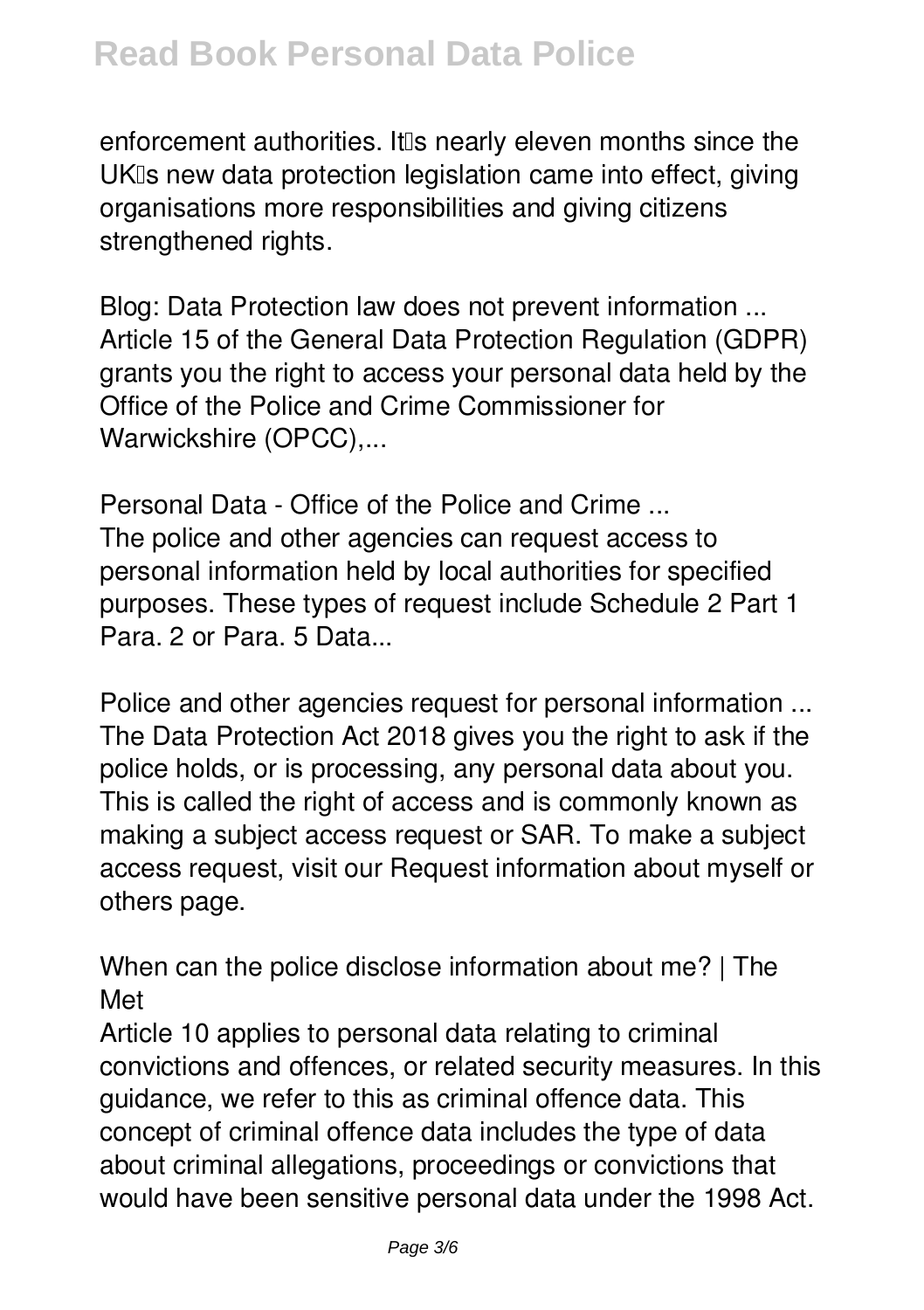## **Read Book Personal Data Police**

#### *Criminal offence data | ICO*

Where use of personal confidential data is considered to be essential, the inclusion of each individual item of data should be considered and justified so that the minimum amount of personal...

*Police information requests to NHS Organisations, GPs and ...*

The Data Protection Act 2018 controls how your personal information is used by organisations, businesses or the government. The Data Protection Act 2018 is the UKIs implementation of the General...

#### *Data protection - GOV.UK*

Our Personal Data Policies also describe the measures we take to protect the security of the information you provide to us, including without limitation through this Website. We also tell you how you can reach us to update your Personal Data, ask questions you may have about our personal data protection practices and provide feedback on our personal data protection practices.

#### *Personal Data Policy | ST Engineering*

Personal Data Policy (hereinafter the policy) describes the guiding principles for how Dynatest International A/S (hereinafter Dynatest) processes personal data in accordance to Regulation (EU) 2016/679 of the European Parliament and of the Council for the processing of personal data.

### *PERSONAL DATA POLICY | Dynatest*

Police forces have standard forms (known as "121" forms, relating to the relevant part of the DPA2018 which provides for the exemption, Schedule 1 Part 2 Clause 1) for requesting personal data, in accordance with guidance issued by the Page 4/6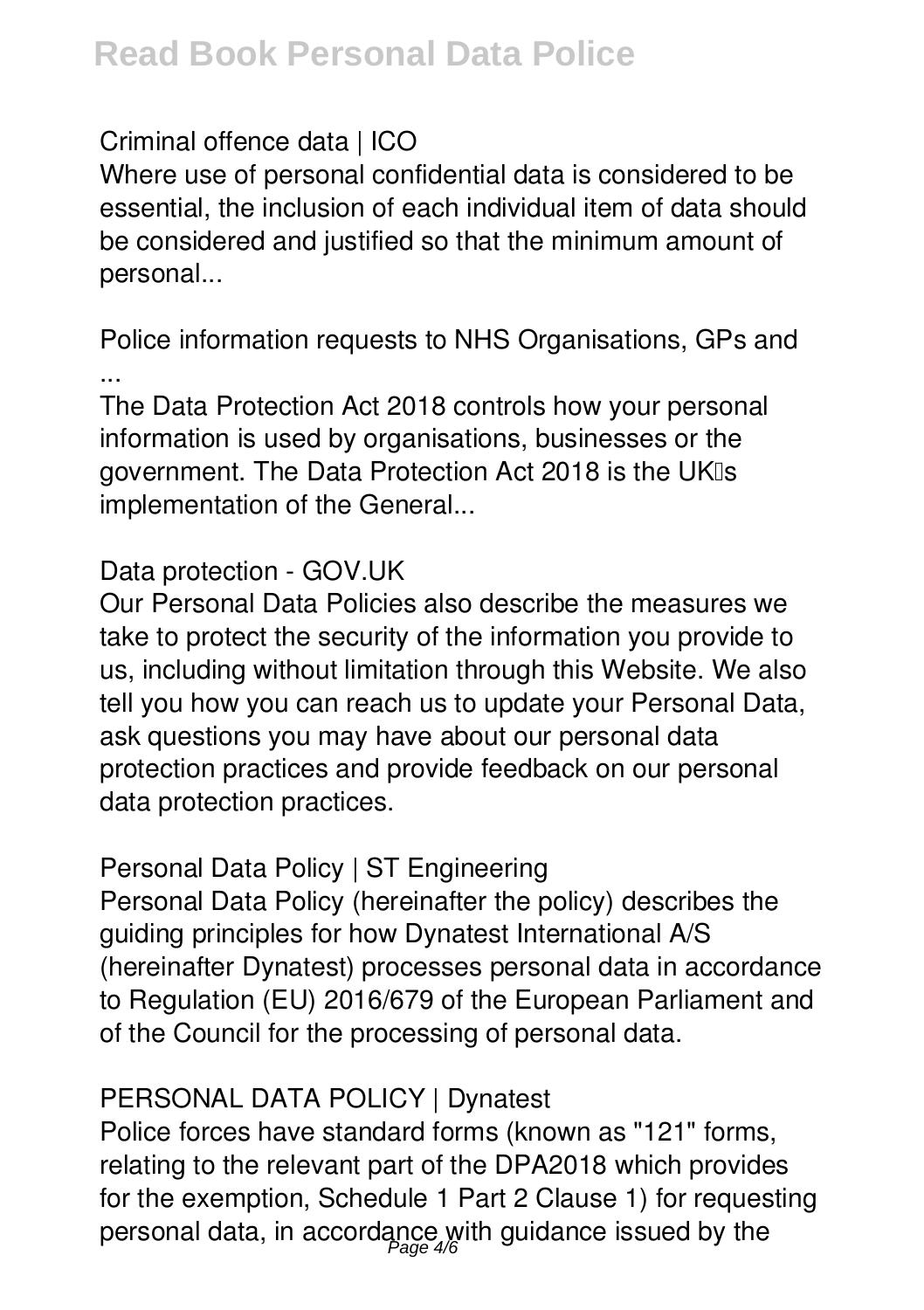Association of Chief Police Officers (ACPO).

#### *Police Disclosure Guidelines*

Where an employer has been asked by the police to provide information on an employee, will data protection laws prevent it from complying with the request? No, in most cases data protection legislation will not prevent an employer from providing information requested by the police.

*Where an employer has been asked by the police to provide ...*

Access your personal information held by the police Article 15 of the GDPR states that individuals are entitled to obtain confirmation as to whether or not personal data is held or processed about them, as well as access to the information this applies to general data.

*Access your personal data - Cambridgeshire Constabulary* Reporting personal data breaches Requests for client personal data Appendix 1 - Consent Appendix 2 - Example of a data protection policy Appendix 3 - Background to the GDPR changes LawscotTech Close; LawscotTech How it works Community

*Appendix 2 - Example of a data protection policy | Law ...* The processing of personal data is governed by data protection legislation including the General Data Protection Regulation and other relevant legislation. When we ask you for personal information...

*Personal information charter - Home Office - GOV.UK* The statutory framework for the use of personal data comes from the Data Protection Act 1998, and in a policing context governed by the Home Secretary‼s 2005 ‼Code of Practice